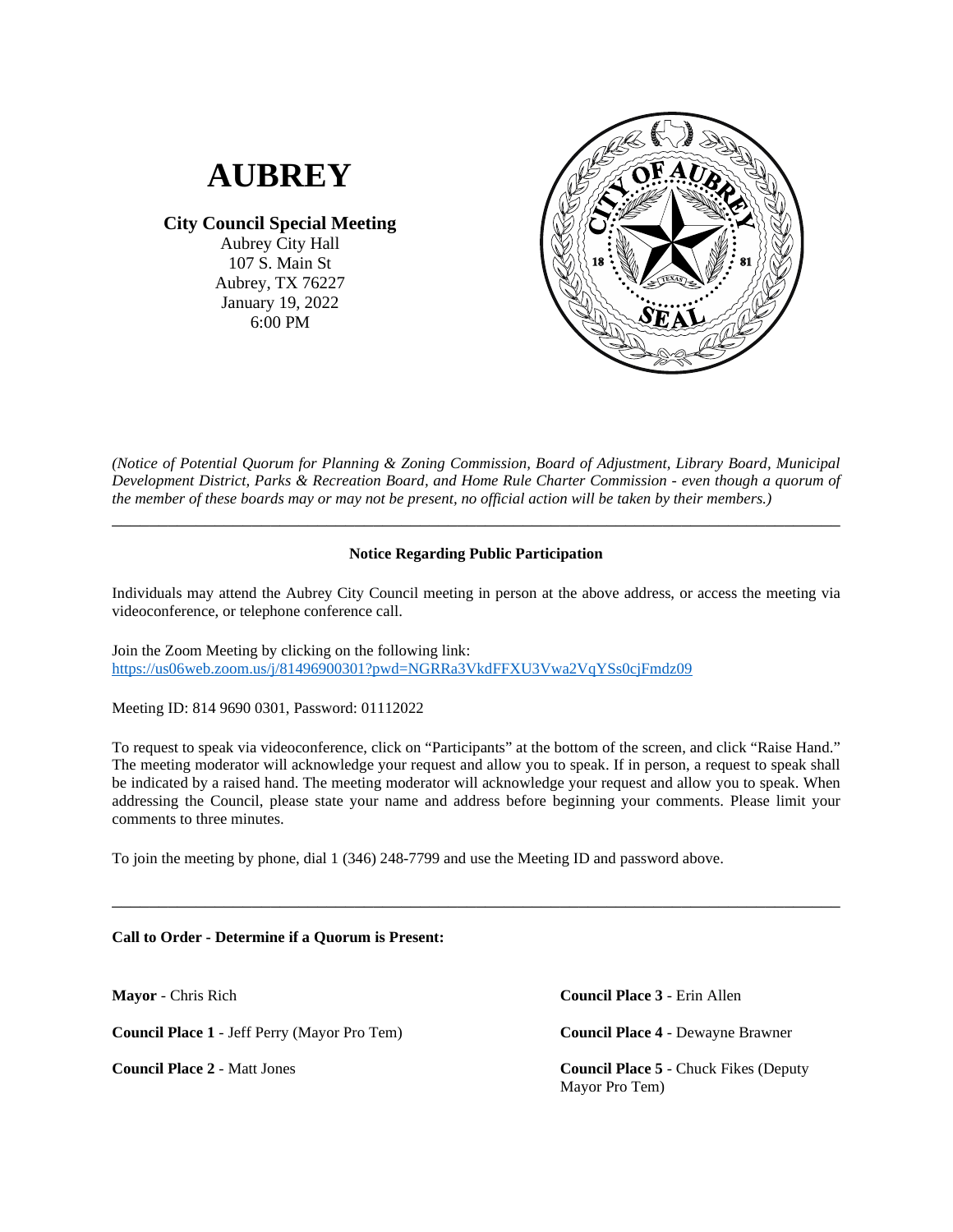**Invocation & Pledge of Allegiance:** *Pledge of Allegiance to the Texas Flag - "Honor the Texas flag; I pledge allegiance to thee, Texas, one state, under God, one, and indivisible."*

**Community Announcements:** Items of community interest may include: recognizing Citizens and Staff for outstanding contributions to the community, a reminder about an upcoming event that is organized or sponsored by the governing body, and announcements of an imminent threat to public safety that has arisen after the posting of this agenda.

**Citizen Input:** Any person may address the City Council. If your concern is an agenda item on this agenda, you may wait until the discussion on that item if you wish. Please state your name and address, and you will have three minutes to speak. No discussion or action may be taken at this meeting on any item not listed on the agenda, other than to make statements of factual information or recite existing policy in response to a citizen's inquiry.

**----------------------------------------------------------------------------------------------------------------------------**

## **\*\*\*EXECUTIVE SESSION\*\*\***

*In accordance with Texas Government Code, Section 551.001, et seq., the City Council will recess into Executive Session (closed meeting) to discuss the following:*

**§ 551.071(1) and (2) Consultation with Attorney.** For Council to seek the advice of the City's Attorneys about pending or contemplated litigation or a settlement offer and for Council to consult with the City's Attorneys on a matter in which the duty of the attorney to the governmental body under the Texas Disciplinary Rules of Professional Conduct of the State Bar of Texas clearly conflicts with the Texas Open Meetings Act:

- *Indus Aubrey, LLC v. City of Aubrey, et al.,* Cause No. 22-0178-393, pending in the 393rd District Court of Denton County, Texas.

**Section 551.071 (2) and 551.074 Personnel Matters.** Consultation with the City Attorney on a matter in which the duty of the attorney to the governmental body under the Texas Disciplinary Rules of Professional Conduct of the State Bar of Texas clearly conflicts with the Texas Open Meetings Act and Deliberation regarding the appointment, employment, evaluation, reassignment, duties, discipline or dismissal of public officer or employee or to hear a complaint or charge against an officer or employee:

- City Administrator

**Motion to adjourn into Executive Session. Time: \_\_\_\_\_\_\_\_\_\_\_\_\_\_\_\_\_**

**--------------------------------------------------------------------------------------------------------------------------------------------**

**Reconvene into Open Session: Time:** \_\_\_\_\_\_\_\_\_\_\_\_\_\_\_\_\_\_\_\_ In accordance with Texas Government Code, Chapter 551, the City Council will reconvene into Regular Session to consider and take appropriate action, if any, regarding any items discussed in Executive Session.

## Consider and take appropriate action regarding the City Administrator. ## Consider and take appropriate action regarding *Indus Aubrey, LLC v. City of Aubrey, et al.,* Cause No. 22-0178-393, pending in 393rd District Court of Denton County, Texas

## **-ADJOURN-**

I, Jenny Huckabee, City Secretary, certify that this Notice of Meeting was posted, per the Open Meetings Act, on the official bulletin board at the City Hall of the City of Aubrey, Texas in accordance with Chapter 551, Texas Government Code, and shall remain posted until the meeting is adjourned.